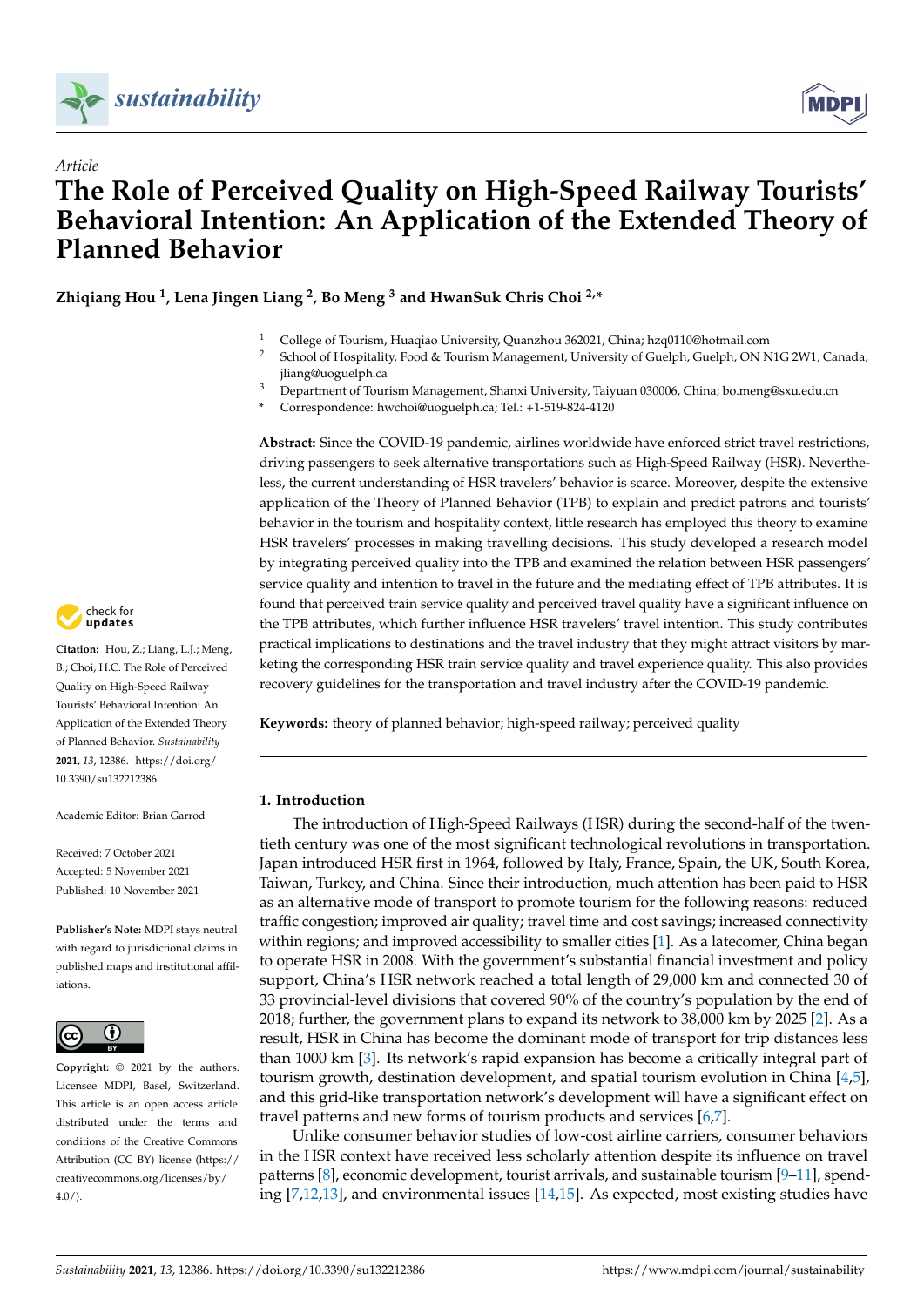focused heavily on its effects on economic and environmental issues. Cheng and Deng's study [\[16\]](#page-12-14) is rare, in that it examined service quality's effect on satisfaction and satisfaction's mediating effect between service quality and perceived value in the HSR context. Several researchers have investigated consumer behavior in the context of low-cost airlines by examining the relation between perceived service quality, behavioral intention, and actual behavior, as well as attitude's mediating effect [\[17\]](#page-12-15). Unfortunately, there are few such studies in the HSR context. Therefore, it is timely to explore tourists' behavior better when they use HSR to travel.

Ajzen and Fishbein's [\[18\]](#page-12-16) psycho-social theory, the seminal Theory of Planned Behavior (TPB), is a well-studied and widely applied research model used to explain and predict patrons and tourists' behavior in the tourism and hospitality context. In the TPB, attitude (ATT) and subjective norm (SN), as well as perceived behavioral control (PBC), can predict behavioral intentions (BI) [\[19](#page-12-17)[,20\]](#page-13-0). However, little research has employed this theory to examine HSR travelers' behavioral intention. Thus, this study integrates service quality into the TPB to explain travelers' intention to use HSR in future and explore the relation HSR passengers' service quality and intention to use in future and the mediating effect of TPB attributes—ATT, SN, and PBC.

## **2. Literature Review**

#### *2.1. HSR and Tourism*

HSR refers to a fast transport model that typically reaches speeds of 200–250 km/h. With integrated rolling stock and dedicated track, HSR's speed is significantly higher than traditional trains (generally less than 160 km/h: [\[21\]](#page-13-1). HSR's early history dates back to the "bullet train" (Shinkansen in Japanese), which was able to reach a speed of 210 km/h [\[21\]](#page-13-1). However, after the HSR was established first between Tokyo and Osaka, HSR networks began to spread worldwide in countries such as France, Germany, Italy, South Korea, Spain, and China [\[22–](#page-13-2)[24\]](#page-13-3).

Studies in the tourism domain have focused on the HSR's effects (e.g., accessibility and mobility) on the tourism industry from different perspectives (e.g., [\[11](#page-12-9)[,23](#page-13-4)[–26\]](#page-13-5). HSR's economic effects have been a significant focus on these studies (e.g., [\[25](#page-13-6)[,27\]](#page-13-7)). For instance, Gao et al. [\[25\]](#page-13-6) studied HSR's influence on tourism growth (e.g., revenue per arrival) from 2004 to 2015. Similarly, Shaw et al. [\[27\]](#page-13-7) examined the changes in travel time, cost, and distance accessibility during different developmental stages in China. In addition, some studies have investigated the changes in tourists' behavior patterns (e.g., [\[24\]](#page-13-3)). For example, Wang et al. [\[24\]](#page-13-3) examined the characteristics of tourists' spatial patterns before and after the HSR network's introduction. Moreover, studies have also investigated HSR services' influences on travelers (e.g., [\[21\]](#page-13-1)). In particular, Pagliara et al. [\[26\]](#page-13-5) examined HSR's effects on tourists' choice and found that HSR that connected urban centers with neighboring cities affected Madrid's choice of tourism purposes. More recently, Albalate et al. [\[22\]](#page-13-2) studied its effects on local tourism compared to several Spanish cities and found that the effect was weak or restricted to larger cities.

As such, previous studies on HSR in the tourism field have largely considered a transport model that increases destination accessibility and tourist mobility, which further increases tourism economic activity. However, limited studies have examined its direct effects on tourists. Specifically, previous literature has neglected to address why tourists choose HSR when they travel, as well as the underlying factors that influence their decisionmaking process. Therefore, the current study applied a widely-used framework, the theory of planned behavior (TPB), by inserting critical perceived two aspects in HSR quality, namely, perceived service quality (e.g., convenient, and safe, etc.) and train quality (closer to destination, and spending less time, etc.). Quality dimensions that reflect the context of HSR, and antecedents that reflect the general human influential factors in the TPB, were put together as independent constructs. The behavioral intention was set as a dependent construct. Additionally, some moderating variables (e.g., gender, age, and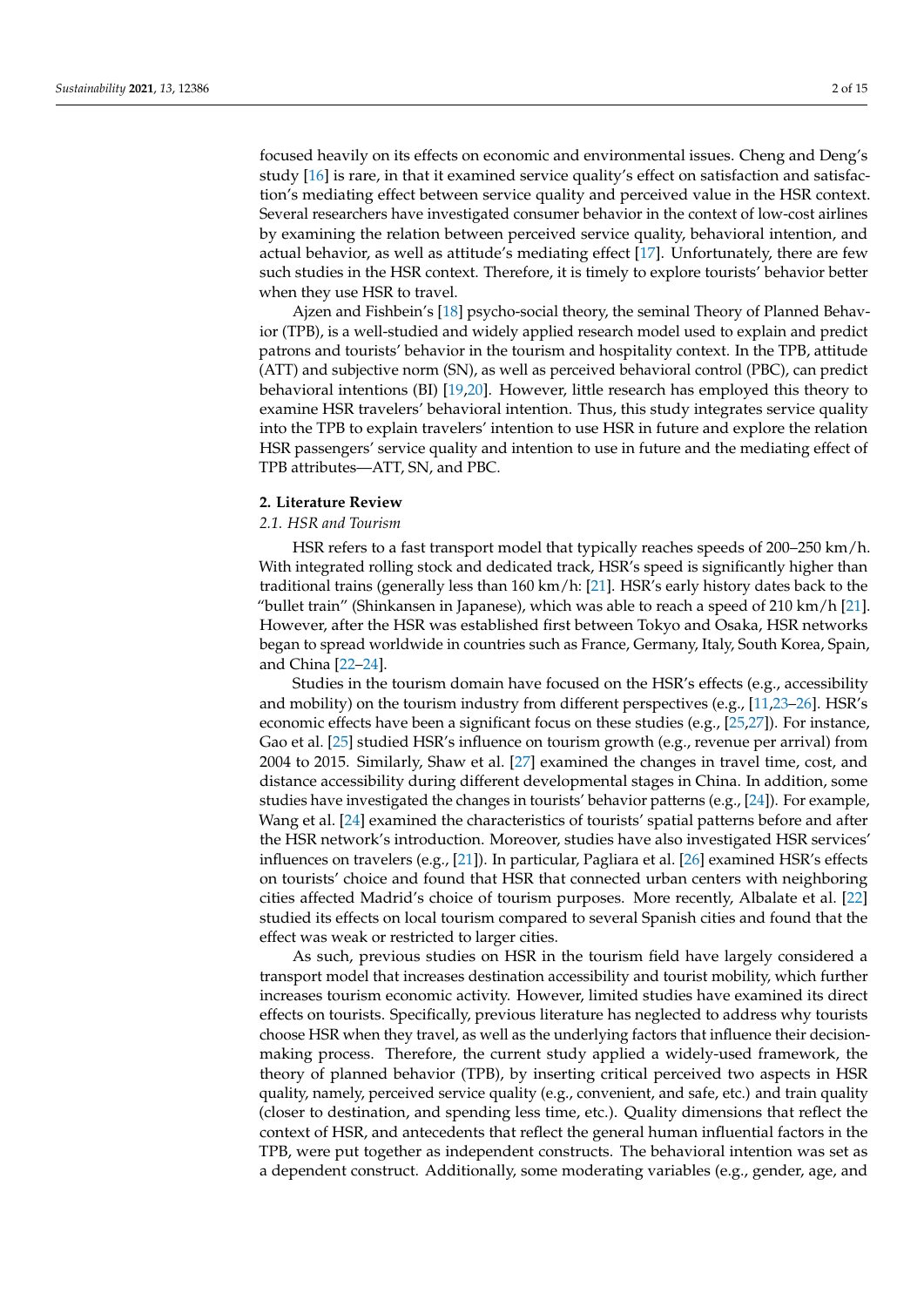travel distance) were also examined to present a more insightful understanding of the proposed research model.

#### *2.2. Theory of Planned Behavior*

TPB has three predictors: ATT, SN, and PBC. The first predictor of intention is ATT, which refers to how a person evaluates performing a specific behavior favorably [\[20\]](#page-13-0). Individuals are likely to have a positive ATT when the outcomes of engaging in a particular behavior are beneficial [\[20\]](#page-13-0). SN's second predictor refers to the perceived social pressure to perform a specific behavior [\[20\]](#page-13-0). For example, individuals tend to accept others' opinions (e.g., friends, family, colleagues, etc.) when they engage in a specific action. The last predictor, PBC, refers to confidence in one's ability to perform a particular behavior [\[20\]](#page-13-0). As such, the TPB framework, and the relations among its constructs, have been tested empirically in many contexts.

The TPB is open to alteration and extension with new constructs by modifying the current causal relations when the new proposed model contributes to a more significant proportion of the total variance in people's formation of a BI [\[20\]](#page-13-0). A number of studies to date have extended the TPB to various contexts, including tourism and hospitality. Some examples include leisure activities [\[28\]](#page-13-8), destination choice [\[29](#page-13-9)[,30\]](#page-13-10), festival visits [\[31\]](#page-13-11), tourism information adoption (e.g., [\[32\]](#page-13-12)), lodging [\[33\]](#page-13-13), tourists' civilized behaviors [\[34\]](#page-13-14) and environmental behaviors [\[24,](#page-13-3)[35\]](#page-13-15). In the context of service, Shaaban and Maherr [\[36\]](#page-13-16) have applied the TPB to predict the use of public transportation services. Moreover, Vesci and Botti [\[37\]](#page-13-17) have investigated the role of festival quality (i.e., food/beverage, staff, and information) by extending the TPB. The previous studies have supported that TPB could be utilized with situational constructs as a rigorous and general model. The earlier applications within the service context also implied there is a possibility by inserting service quality-related factors.

While TPB has been examined extensively in tourism and hospitality, few studies have employed it in the context of tourism transportation specifically. Some exceptions include Kaplan et al. [\[38\]](#page-13-18), who investigated bike-sharing's use for holiday cycling with the TPB framework. They found that tourists have stronger cycling intentions when they have stronger attitudes and norms toward cycling. Another study Fu and Juan [\[39\]](#page-13-19) conducted used the TPB framework to investigate public transit use. However, rather than linking tourists' travel intention with the transportation mode, they focused on the general public's intention to use public transit.

Given this theoretical background, this study extends the TPB by adding new constructs to validate tourists' intention to use HSR transportation. In particular, the perception of HSR's quality (PQ) was added, as this construct plays critical roles in tourists' decisionmaking process when they choose HSR as a mode of transportation. This perceived quality includes two components: perceived service quality (e.g., convenience, and safety, etc.) and train quality (closer to destination, and spending less time, etc.), which have been viewed as the significant factors that lead consumers to choose HSR [\[40\]](#page-13-20). In addition, PQ has been proven as a critical antecedent to consumers' perceptions, customer satisfaction, or behavioral intentions.

The proposed model is presented in Figure [1](#page-3-0) and is used to examine the relation between HSR's PQ and HSR tourists' BI.

Ajzen and Madden [\[41\]](#page-13-21) developed the TPB from the Theory of Reasoned Action (TRA), and it can be applied to interpret human behavior, which not only individual will determines, but other factors as well. As stated previously, the basic TPB model includes three dimensions: ATT, SN, and PBC. ATT reflects individuals' positive or negative evaluations of people, things, or behaviors. SN refers to the perception of social pressure, i.e., the total surroundings' influence on individuals' decisions. Finally, PBC refers to the perception of the difficulty of performing an act, for example, the conditions required to achieve a certain behavior, such as time, money, and energy.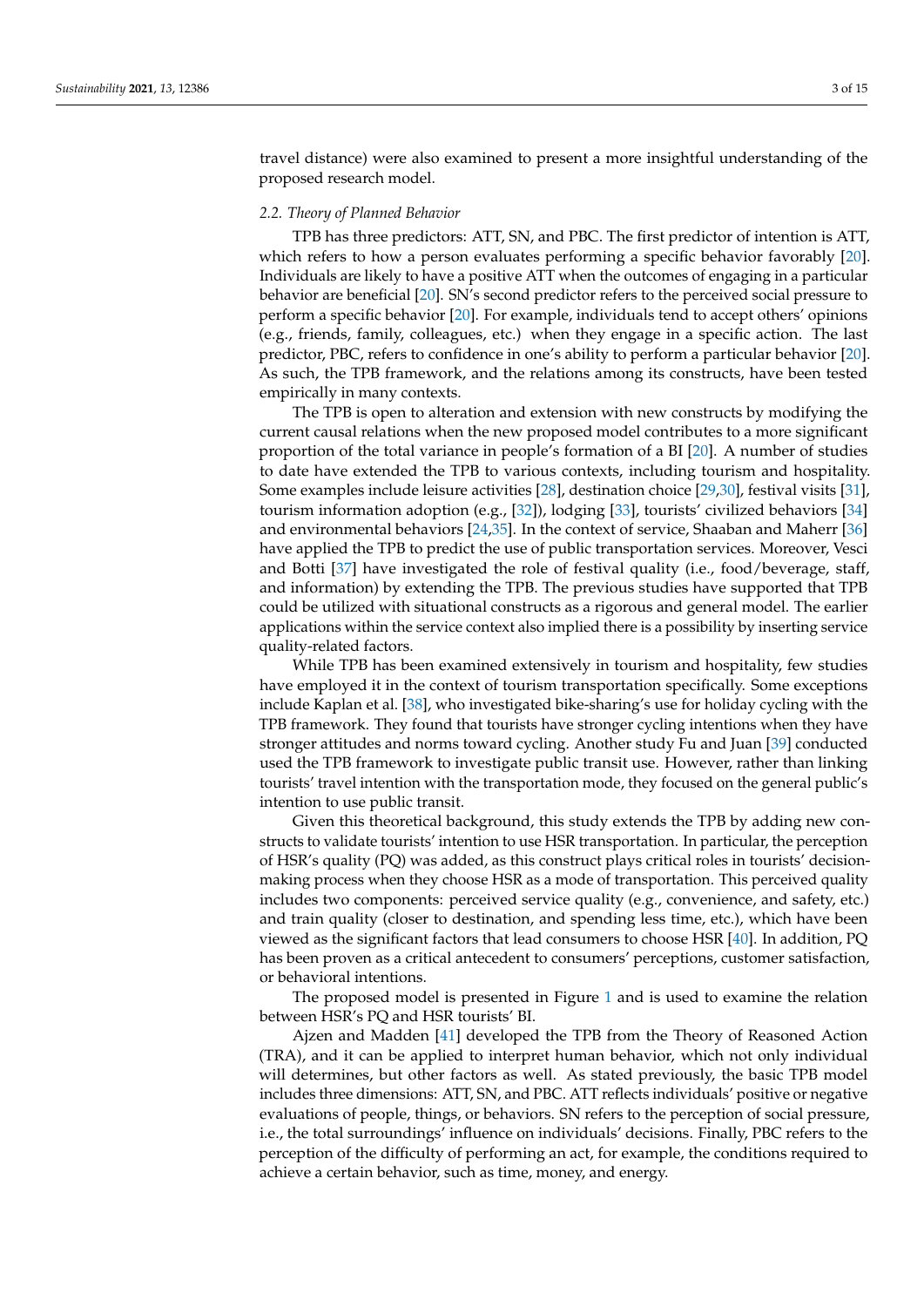<span id="page-3-0"></span>

**Figure 1.** Behavior Intention Model of HSR tourist based on the Theory of Planned Behavior (TPB)**. Figure 1.** Behavior Intention Model of HSR tourist based on the Theory of Planned Behavior (TPB).

This theoretical model is used to examine the relation between HSR tourists' PQ and their BI. Based on TPB, our model examines the effects of ATT, SN, and PBC on  $B$ , and assumes a mutual influence among them. Concerning other study designs, this model is  $\overline{B}$ study introduces the PQ, and believes that it can influence ATT, SN, and PBC, and further evaluations of perceptions of perceptions of perception of social pressure,  $\frac{1}{2}$ influence tourists' BI.

## 2.3. Perceived Service Quality and the TPB Attributes (ATT, SN, PBC, and BI)

Perceived service quality has been a popular construct in the service literature. It refers to cognitive judgments of the service's attributes [\[42](#page-13-22)[,43\]](#page-13-23), and has been proven to be a  $T_{\rm tot}$  and the relation between  $T_{\rm tot}$  model is used to examine the relation between  $T_{\rm tot}$ critical indicator of consumers' perceptions (e.g., [\[44\]](#page-13-24)), customer satisfaction e.g., [\[45\]](#page-13-25), or<br>helectionistications on BIG behavior intentions e.g., [\[46\]](#page-13-26).

The relations  $c.g.,$  [10].<br>The relations between TPB and service quality are not novel. For instance, Han and Kim [\[47\]](#page-13-27) revealed that service quality was a significant predictor of ATT and BI in the Fig. The velocity and set the quality was a significant predictor of  $III$  fails of it are hospitality sector. This is consistent with the natural logic that when consumers perceive *2.3. Perceived Service Quality and the TPB Attributes (ATT, SN, PBC, and BI)*  consumers perceive that a service is higher quality, their subjective norms are likely to be stronger, as family and friends would be more likely to support them. This applies to their perceived behavioral control as well, as better service quality might encourage consumers' to use this service. Therefore, it is reasonable to propose that HSR's perceived quality has a positive influence on ATT, SN, PBC, and BI. Accordingly, this study proposed The relations between TPB and service quality are not novel. For instance, Han and the following hypotheses: better service quality, their ATT toward this service should be better. Similarly, when

**Hypothesis 1a (H1a).** *PQ has a positive effect on ATT.* 

**Hypothesis 1b (H1b).** *PQ has a positive effect on SN.* 

## **Hypothesis 1c (H1c).** *PQ has a positive effect on PBC.*

## **Hypothesis 2 (H2).** *PQ has a positive effect on BI*.

following hypotheses: constructs e.g., [\[20,](#page-13-0)[38,](#page-13-18)[39\]](#page-13-19). Specifically, Kaplan et al. [\[38\]](#page-13-18) employed TPB to investigate **Hypothesis 1b (H1b).** *PQ has a positive effect on SN.* TPB constructs were significant predictors of BI. In addition, Fu and Juan [\[39\]](#page-13-19) also indicated the following hypotheses among ATT, SN, and PBC in HSR were proposed: Previous studies have provided enormous support for the relations among the TPB bike-sharing services in the service and transportation field. Their results indicated that all that ATT, SN, and PBC are antecedents of BI in the context of public transit. Accordingly,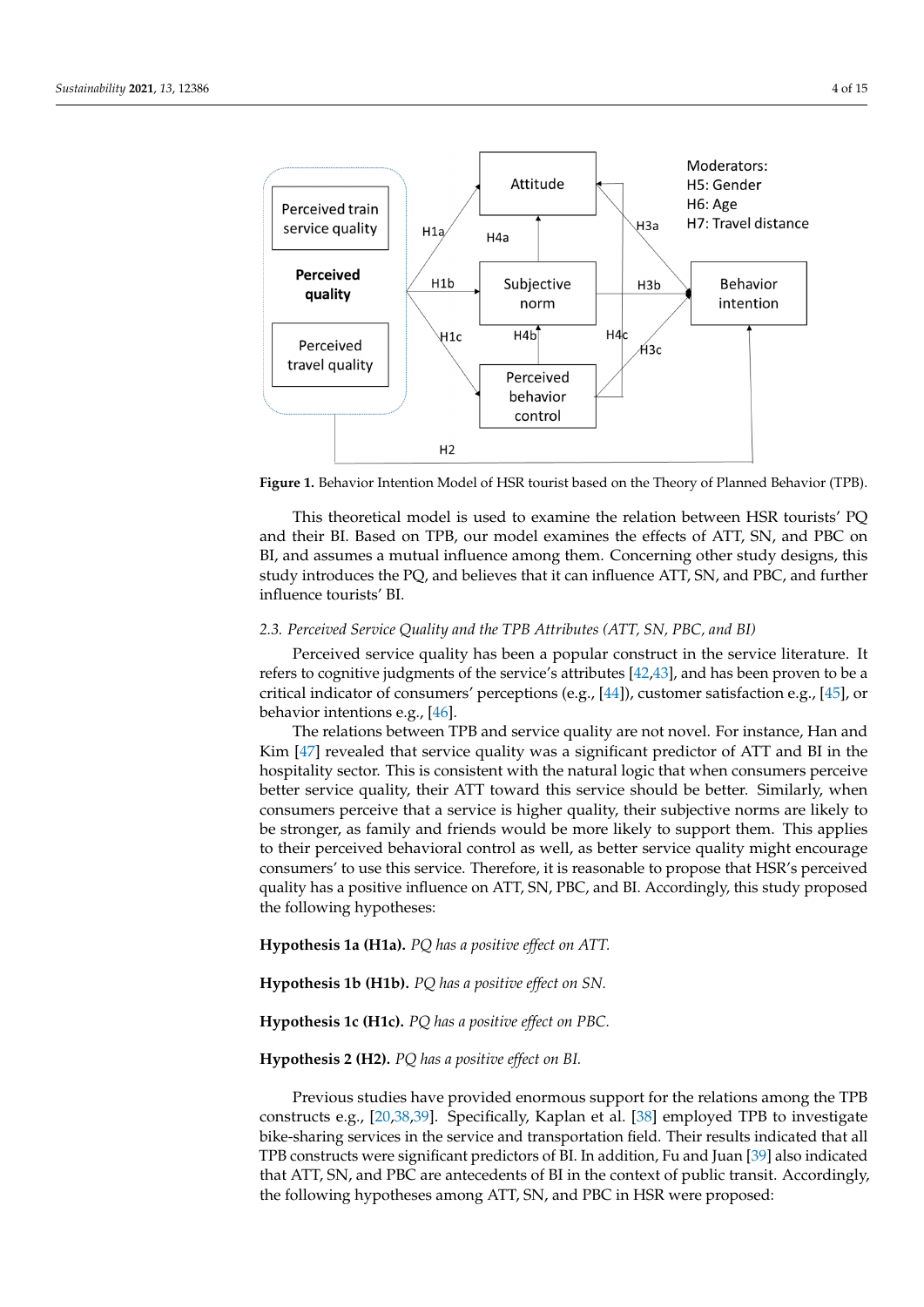#### **Hypothesis 3a (H3a).** *HSR tourists' ATT has a positive effect on their BI.*

**Hypothesis 3b (H3b).** *HSR tourists' SN has a positive effect on their BI.*

#### **Hypothesis 3c (H3c).** *HSR tourists' PBC has a positive effect on their BI.*

Ajzen studied the potential mutual relations among ATT, SN, and PBC. When an individual perceives that familiar references have a particular SN, they may re-evaluate the decision to engage in a certain behavior, such that SN would exert an influence on ATT. In addition, when an individual perceives that the resources (e.g., time, money, etc.) necessary for a certain action are unavailable, they are less likely to be motivated to perform the behavior, and also more likely to be influenced by others in the society. Thus, PBC influences both ATT and SN positively. Previous studies have examined the causal relation between SN and ATT empirically [\[47](#page-13-27)[–49\]](#page-13-28). In a service context, Ryu and Jang [\[48\]](#page-13-29) indicated that SN is related to individuals' ATT toward a behavior, while Han and Kim [\[47\]](#page-13-27) also verified that SN influences ATT in a hospitality context. Given the evidence, this study proposed the following hypotheses:

**Hypothesis 4a (H4a).** *HSR tourists' SN has a positive effect on ATT.*

**Hypothesis 4b (H4b).** *HSR tourists' PBC has a positive effect on SN.*

**Hypothesis 4c (H4c).** *HSR tourists' PBC has a positive effect on ATT.*

#### *2.4. Moderating Effects: Age, Gender, and Travel Distance*

To the best of our knowledge, gender and age are important demographic moderators that previous research has explored. For example, Branscum and Sharma [\[50\]](#page-14-0) found that gender moderated the relations among TPB constructs in snack food consumption. Similarly, Lien et al. [\[51\]](#page-14-1) used the TPB model and demonstrated that men and women consume fruits and vegetables differently. In the context of technology adoption, Morris, Venkatesh, and Ackerman's [\[52\]](#page-14-2) empirical study revealed that gender moderated the relations among ATT, SN, PBC, and BI significantly. Gender role theory also suggests that males and females develop different skills and ATTs that lead to different behaviors because of the different roles they play within social structures [\[53\]](#page-14-3). Thus, the following hypothesis is proposed based on the literature aforementioned:

**Hypothesis 5 (H5).** *Gender moderates the relationship among TPB constructs (i.e., ATT, SN, PBC, and BI).*

Age is also an important social characteristic that influences various aspects of life, such as job promotions [\[54,](#page-14-4)[55\]](#page-14-5), technology adoption [\[52\]](#page-14-2), and learning ability [\[56\]](#page-14-6), among others. McDermottet al.'s [\[57\]](#page-14-7) meta-analysis also demonstrated that their participants' age moderated the relations among the TPB constructs. Further, research has shown that as age increases, behaviors that require combined cognitive processing ability decrease. Incorporating this within the HSR context, it may be possible that ATT, SN, and PBC lead to different BI depending upon age. Accordingly, based on the research above, H6 is proposed, in which age is treated as a moderator:

## **Hypothesis 6 (H6).** *Age moderates the relations among TPB constructs (i.e., ATT, SN, PBC, and BI).*

Travel distance's moderating effect is tailored to the HSR context. Previous research has shown that people hesitate to take railway transportation to distant destinations (e.g., [\[58\]](#page-14-8)). Specifically, Cheng [\[59\]](#page-14-9) revealed that long-distance travelers are more anxious about taking trains. In the HSR context, it is proposed that ATT, SN, and PBC have stronger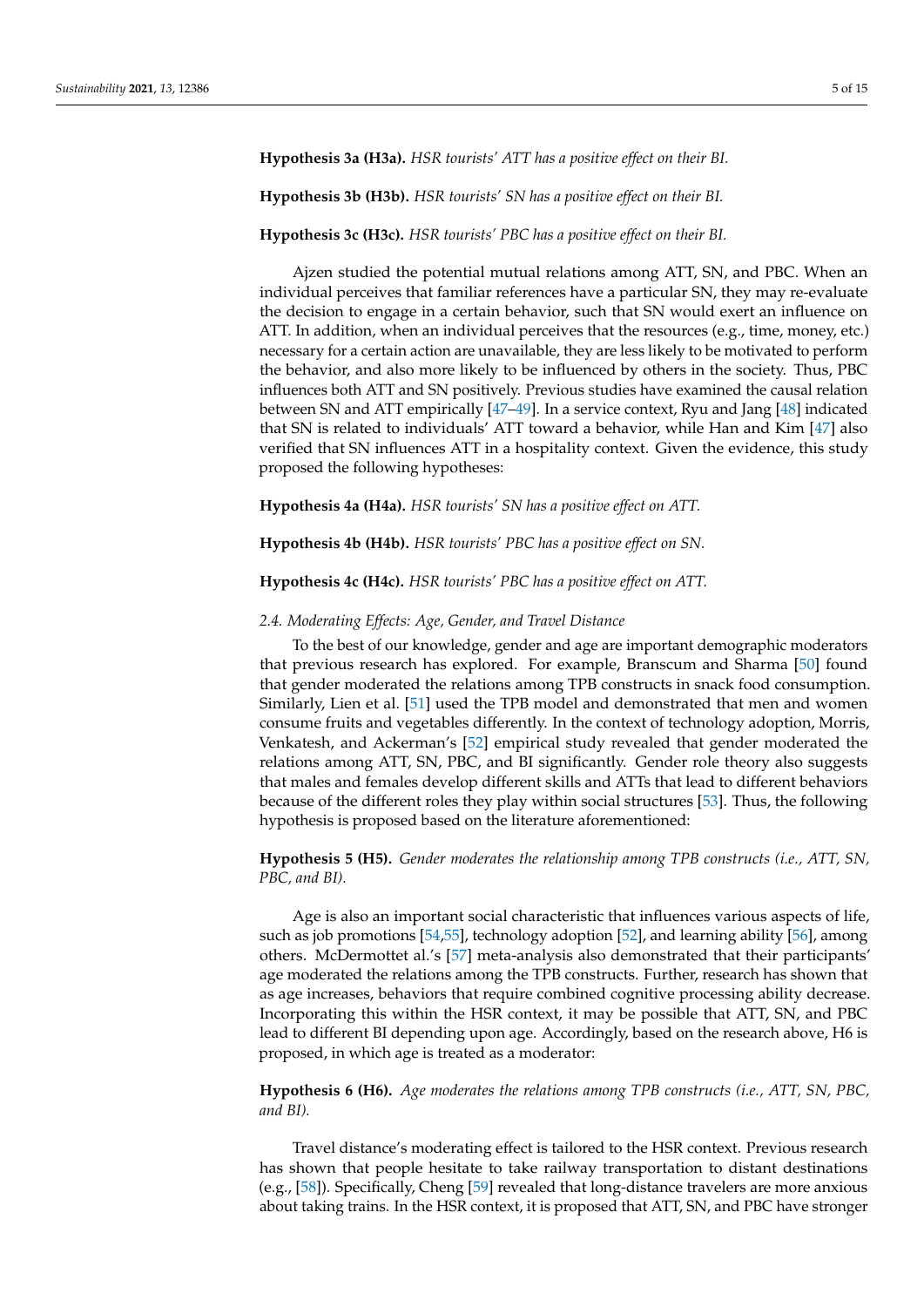influences on longer distance travelers' BI. Therefore, based on previous studies' evidence, we proposed:

**Hypothesis 7 (H7).** *Travel distance moderates the relations among TPB constructs (i.e., ATT, SN, PBC, and BI).*

#### **3. Methodology**

## *3.1. Measurement Instrument*

To examine HSR tourists' BI, our questionnaire was designed with three sections. The first section contained eight questions that collected respondents' basic demographic characteristics, such as gender, age, income, and occupation. The second section included the measurements for the main constructs that were answered on a 5-point Likert scale  $(1 =$  Strongly disagree and  $5 =$  Strongly agree). Details of each constructs are available in Table [1.](#page-6-0) Items for each construct were adopted from previous studies. For example, Parasuraman, Zeithaml, and Berry [\[44\]](#page-13-24) measured service quality through timing, experiential, spatial, and safety values. Because of their appropriate association with service quality in HSR, 10 items were adopted to measure PTQ and PSQ in the HSR context. With respect to the TPB section, five items from Ragheb and Beard [\[60\]](#page-14-10) were adopted to measure ATT, as this has been applied in multiple settings to explore consumers' ATT. Park's [\[61\]](#page-14-11) 5 items of SN were adopted in the HSR setting, as its measurement items are consistent with our definition of SN. Items for PBC were adopted from Ajzen [\[20\]](#page-13-0) and included five items that examined participants' PBC in using HSR to travel. Lastly, Boulding et al. [\[44\]](#page-13-24) used 3 items to measure BI, which were adopted in this study based on their successful application in previous research. The last section of the questionnaire consisted of questions that explored the role HSR plays in tourists' travel decisions. This included the trip's duration, travel distance, travel time, etc.

An English version of the questionnaire was developed first based on previous studies and then pretested with 20 graduate students in a Chinese university to ensure validity. Some wording and question sequences were amended before the instrument was translated into Chinese with the back-translation method [\[62](#page-14-12)[,63\]](#page-14-13), which is known to be a translation quality control method that ensures that the translation used is consistent with the original text. Therefore, five additional tourist behavior researchers who were fluent in both languages were invited to review both the English and Chinese versions before the questionnaire's final distribution.

## *3.2. Data Collection, Sampling, and Description of the Respondents' Characteristics*

The high-speed train stations in Xiamen, Fuzhou, and Quanzhou in Fujian Province, China were selected through convenience sampling, which was employed to recruit the survey participants. These locations were chosen given the authorized access to these stations. Two hundred fifty passengers were approached as randomly as possible in each station's waiting area during the two-week survey period in summer 2019. A total of 600 questionnaires were distributed, and 503 completed questionnaires were returned, for a response rate of 83.9%. In addition, 97 respondents who did not complete the survey were excluded from the data analysis.

The majority of the respondents were male (59.2%), and the age group was significantly young, in which 69.4% were under the age of 30, while 16.9% were between 31 and 40, 9.9% were between 41 and 55, and only 2% were older than 55 years. This is reasonable, as younger people may be more willing to try HSR. Most respondents were highly educated, and 76.1% had at least a college/university education. Further, the majority were middleincome earners, worked full- or part-time (71.0%), and had a monthly income between RMB 3001 to 5000 (29.4%). Unsurprisingly, 75.7% lived in a city with an HSR station, while only 5.6% lived in a city with no nearby HSR station.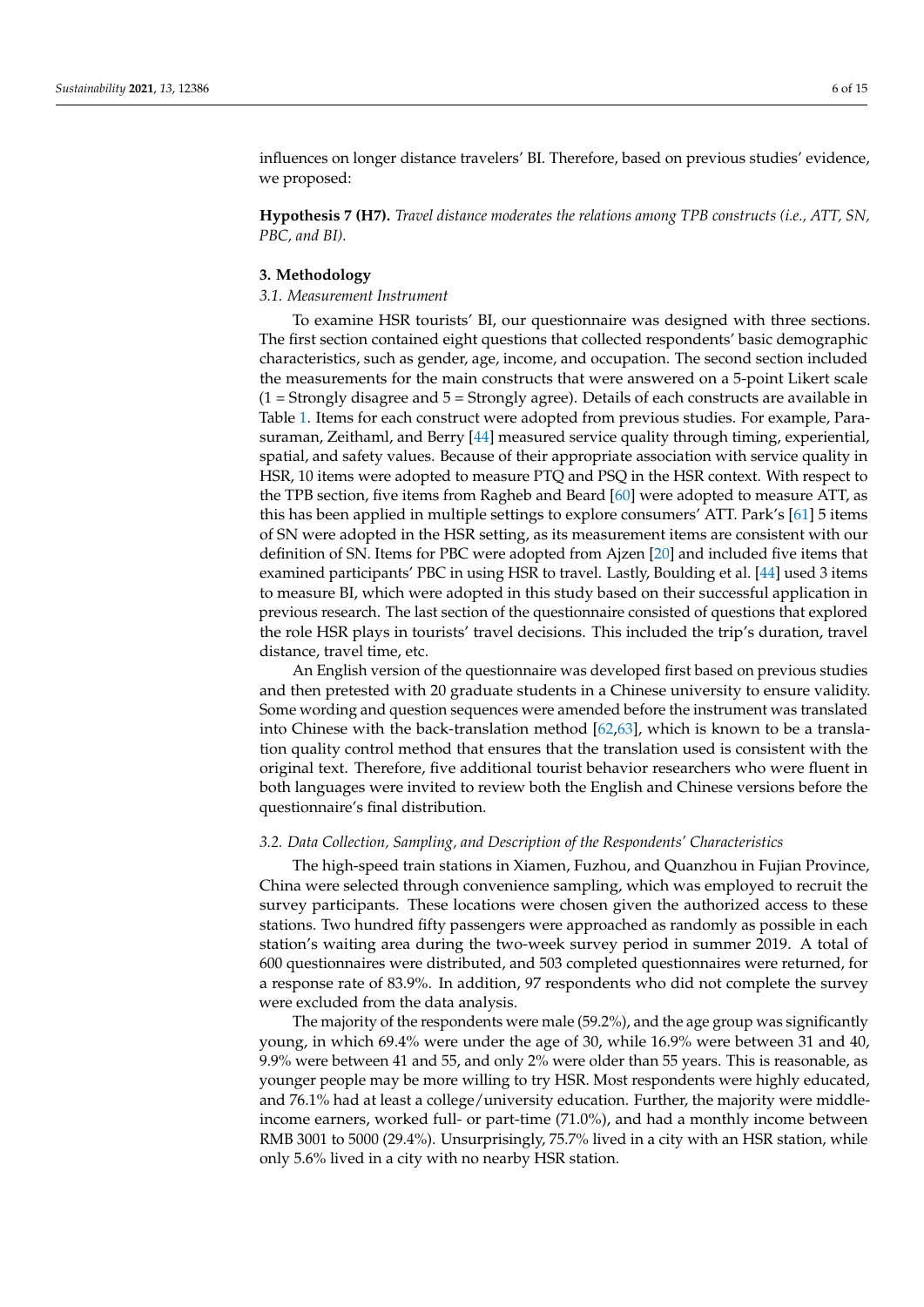<span id="page-6-0"></span>

| <b>Precipitating Factor</b>              | <b>Items</b>                                                                    | <b>Factor Loading</b> | <b>AVE</b> | <b>Composite Reliability</b> |
|------------------------------------------|---------------------------------------------------------------------------------|-----------------------|------------|------------------------------|
|                                          | It is convenient to buy a ticket<br>It has great customer service               | 0.560<br>0.717        |            |                              |
| Perceived Train Service<br>Quality (PSQ) | It has great<br>compartments environment                                        | 0.772                 | 0.457      | 0.715                        |
|                                          | It is safe                                                                      | 0.689                 |            |                              |
|                                          | It has higher punctuality rate                                                  | 0.681                 |            |                              |
|                                          | It makes me feel closer to<br>the destination                                   | 0.736                 |            |                              |
| Perceived Travel<br>Quality (PTQ)        | It makes me feel spending less time<br>on transportation                        | 0.722                 | 0.533      | 0.819                        |
|                                          | I can travel to further destination                                             | 0.713                 |            |                              |
|                                          | I can stay longer in the destination                                            | 0.672                 |            |                              |
|                                          | I like high-speed trains as a<br>transportation mean                            | 0.675                 |            |                              |
|                                          | Travelling with high-speed trains<br>is pleasure                                | 0.776                 |            |                              |
| Attitude (ATT)                           | Choosing high-speed trains is a wise<br>choice to save time                     | 0.639                 | 0.520      | 0.812                        |
|                                          | It's worth the cost for travelling with<br>high-speed trains                    | 0.507                 |            |                              |
|                                          | My previous experience of travelling<br>with high-speed trains is good          | 0.528                 |            |                              |
|                                          | My family supports me to travel with<br>high-speed trains                       | 0.661                 |            |                              |
|                                          | My classmates and friends support me<br>to travel with high-speed trains        | 0.755                 |            |                              |
| Subjective norm (SN)                     | Other tourism enthusiasts support me<br>to travel with high-speed trains        | 0.836                 | 0.609      | 0.885                        |
|                                          | The travel agency supports me to<br>travel with high-speed trains               | 0.781                 |            |                              |
|                                          | My colleagues support me to travel<br>with high-speed trains                    | 0.637                 |            |                              |
|                                          | I am financially prepared                                                       | 0.686                 |            |                              |
|                                          | I have abundant time                                                            | 0.746                 |            |                              |
| Perceptual behavior<br>control (PBC)     | I have abundant travelling<br>information sources                               | 0.764                 | 0.505      | 0.801                        |
|                                          | I have good physical condition<br>I desire to travel                            | 0.702<br>0.579        |            |                              |
|                                          | I am willing to use high-speed railway<br>to travel under the current situation | 0.883                 |            |                              |
| Behavioral<br>intention (BI)             | I would use the high-speed railway to<br>travel again                           | 0.896                 | 0.653      | 0.849                        |
|                                          | I will recommend others to use<br>high-speed railway to travel                  | 0.845                 |            |                              |

## **Table 1.** Confirmatory Factor Analysis.

#### **4. Results**

#### *4.1. Factor Analysis*

As PQ is a multi-dimensional construct (PSQ and PTQ), an exploratory factor analysis (EFA) was implemented to determine its appropriate dimensions. All 10 items were included in the initial principal component analysis (PCA). The results showed that the two dimensions (PSQ and PTQ) were distinct, with no item cross-loading. One item was removed because of low factor loading (<0.40), and the total variance explained was 55.28%. KOM and Bartlett's test showed that the measure of sampling adequacy was 0.86 (*p* < 0.001), indicating that the study sample was acceptable [\[64\]](#page-14-14). A K-S test was conducted to examine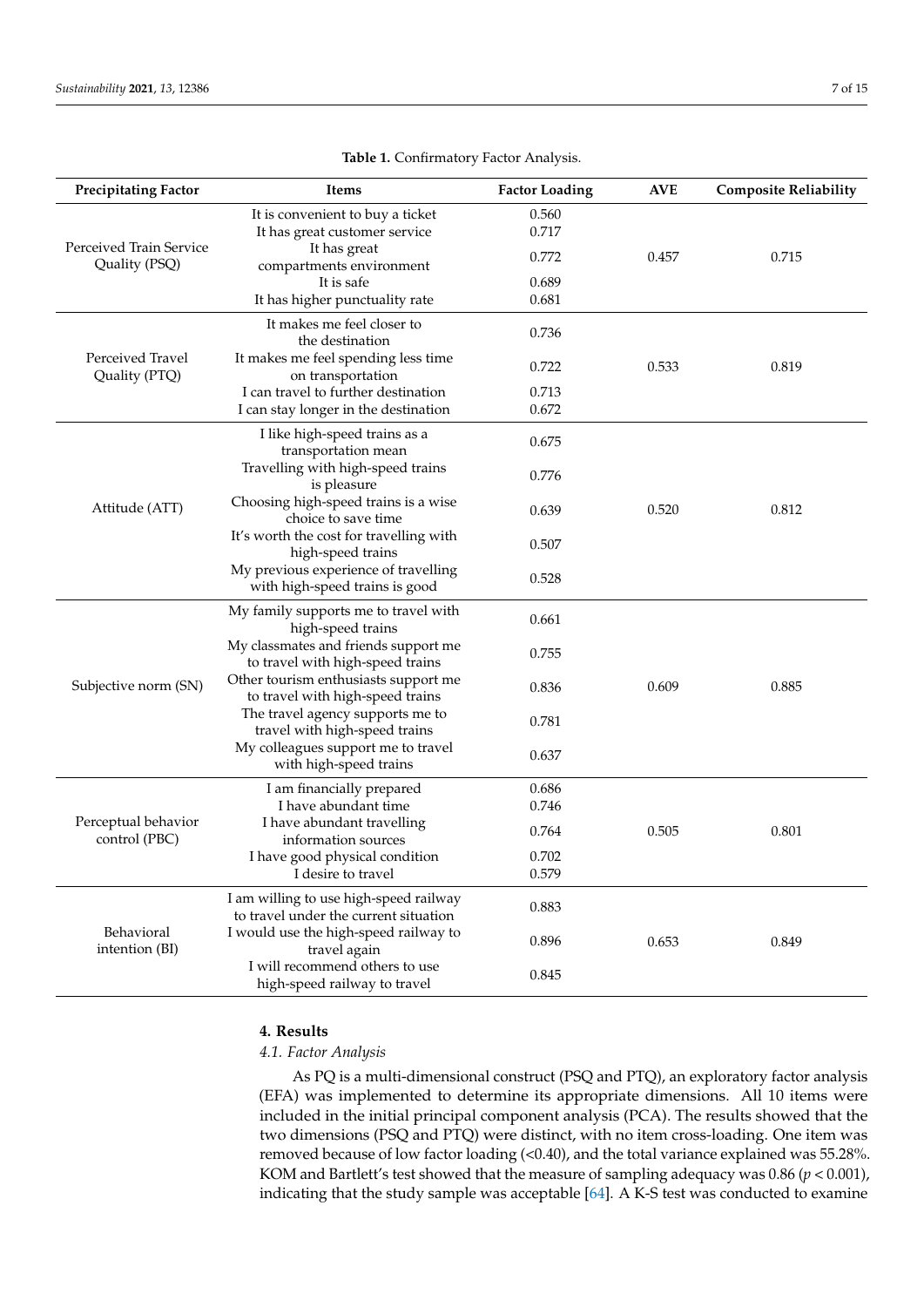the distribution's normality, and the result demonstrated a normal distribution ( $p = 0.001$ ,  $n = 503$ ). Table [2](#page-7-0) below shows the two dimensions of PQ and their corresponding items. The first dimension is PTQ. Results of the EFA had an eigenvalue of 1.14 that explained 12.67% of the variance in PQ. PSQ was the second dimension with an eigenvalue of 4.13 that explained 45.92% of PQ variance.

<span id="page-7-0"></span>**Table 2.** Validity Test.

| <b>Construct</b> | <b>AVE</b> | <b>MSV</b> | ASV   | <b>PBC</b> | PSO   | <b>PTO</b> | <b>ATT</b> | <b>SN</b> | BI    |
|------------------|------------|------------|-------|------------|-------|------------|------------|-----------|-------|
| PBC              | 0.505      | 0.375      | 0.270 | 0.710      |       |            |            |           |       |
| PSO              | 0.533      | 0.508      | 0.335 | 0.430      | 0.730 |            |            |           |       |
| PTO              | 0.457      | 0.469      | 0.292 | 0.296      | 0.637 | 0.676      |            |           |       |
| ATT              | 0.520      | 0.601      | 0.500 | 0.577      | 0.713 | 0.685      | 0.721      |           |       |
| SN               | 0.609      | 0.601      | 0.425 | 0.609      | 0.557 | 0.530      | 0.775      | 0.780     |       |
| ВI               | 0.653      | 0.587      | 0.401 | 0.612      | 0.516 | 0.463      | 0.766      | 0.749     | 0.808 |

Note: PSQ—Perceived train service quality; PTQ—Perceived travel quality; SN—Subjective norm; PBC—Perceived behavior control; BI—Behavior intention; ATT—Attitude.

Based on the EFA findings, a confirmatory factor analysis (CFA) was conducted to examine the data's reliability and validity (Table [1\)](#page-6-0). All factor loadings were above the acceptable cut-off value of 0.40 [\[65\]](#page-14-15). The Composite Reliability (CR) values ranged from 0.72 to 0.89, and according to Churchill [\[66\]](#page-14-16) and Hair et al. [\[65\]](#page-14-15), a CR value of 0.70 or higher demonstrates good reliability.

Discriminant and convergent validity were also tested (Table [2\)](#page-7-0). Two criteria have been used to determine whether constructs demonstrate discriminant validity. Firstly, according to Fornell and Larcker [\[67\]](#page-14-17), when the square root of the average variance extracted (AVE) from a construct (shown in italics in Table [2\)](#page-7-0) is larger than the correlations shared between the construct and other constructs in the model, then these constructs are discriminable from each other. Secondly, Hair et al. [\[68\]](#page-14-18) suggested that when both the maximum shared variance (MSV) and average shared squared variance (ASV) are lower than all constructs' AVE, discriminant validity is established among these constructs. Therefore, based on these two criteria, discriminant validity among the constructs was achieved.

Moreover, based on Hair et al.'s [\[65\]](#page-14-15) recommendation, when all AVE values are above 0.50, each construct demonstrates convergent validity. As shown in Table [3,](#page-8-0) all values of AVE were above 0.50 except that for PTQ. Accordingly, there were no concerns about discriminant or convergent validity in this study.

The CFA results showed satisfactory goodness-of-fit indices:  $\chi$ 2 = 738.06 (*p* < 0.001), df = 305, χ2/df = 2.42 (<3), the goodness of fit index (GFI) = 0.90 (>0.90), the adjusted goodness of fit (AGFI) =  $0.88$ , the normed fit index (NFI) =  $0.90$ , the incremental fit index  $(IFI) = 0.94$  (>0.9), the comparative fit index (CFI) = 0.94 (>0.9), and the root mean square error of approximation (RMSEA) =  $0.05$  (< $0.08$ ).

#### *4.2. Structural Equation Modeling Analysis*

Following Anderson and Gerbing's [\[69\]](#page-14-19) two-step approach, a second-order structural equation modeling (SEM) analysis was conducted after the CFA, which is designed to examine the proposed structural relations among constructs. Figure [2](#page-9-0) shows the results of the SEM analysis for the structural model, in which the goodness-of-fit indices demonstrated an excellent model fit: RMSEA = 0.05, below the excellent criteria of 0.06 [\[65\]](#page-14-15). The  $\chi$ 2/df ratio = 2.20 ( $\chi$ 2 = 473.42; df = 215), is below 3, which Bentler [\[70\]](#page-14-20) suggested is an excellent fit. GFI =  $0.93$ , CFI =  $0.96$ , NFI =  $0.92$ , and IFI is 0.96, all of which are above Hu and Bentler's [\[71\]](#page-14-21) suggested value of 0.90.

Each proposed relation's standardized regression coefficients are also shown in Figure [2.](#page-9-0) All hypothesized relations among the constructs were supported significantly except for  $PQ \rightarrow BH$  (H2) and  $PBC \rightarrow ATT$  (H4c). Specifically, the perception of HSR value had significant influences on ATT (β = 0.65,  $p < 0.001$ ), PBC (β = 0.49,  $p < 0.001$ ), and SN (β = 0.52, *p* < 0.001), but no significant effect on BI (β = 0.23, *p* = 0.16). As we predicted,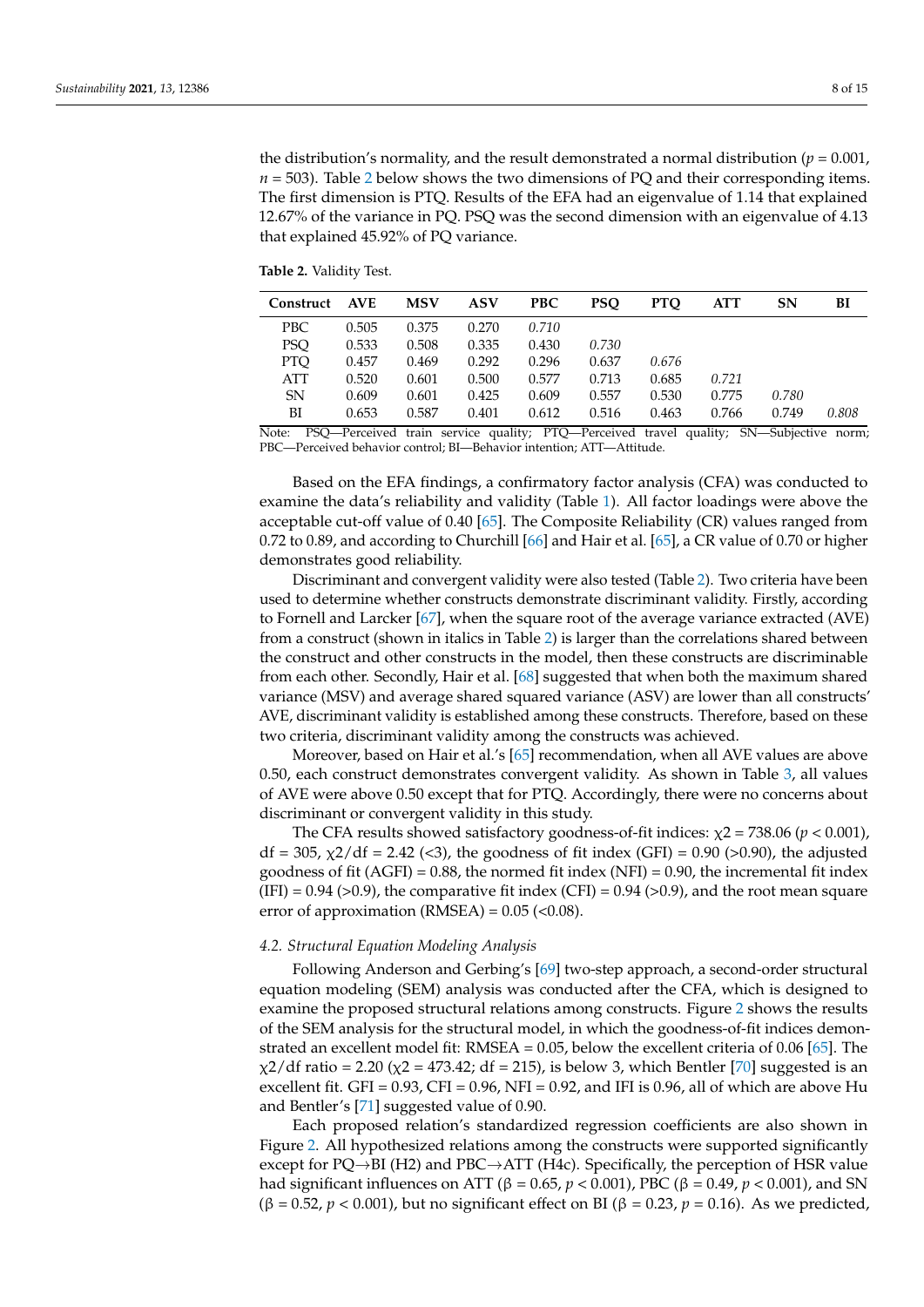PBC affected SN significantly (β = 0.36, *p* < 0.001) and SN influenced ATT significantly (β = 0.27, *p* < 0.001). However, PBC did not affect ATT directly (β = 0.10, *p* = 0.06). This indicated that PBC had only an indirect relation with ATT through SN in the HSR context.

ATT influenced BI (β = 0.62, *p* < 0.001), SN (β = 0.37, *p* < 0.001), and perceived behavior  $(\beta = 0.17, p < 0.001)$ . At the same time, the squared multiple correlation (R2) for BI was 0.68, indicating that ATT, SN, and PBC explained 68% of the variance in BI. This validated the relations TPB proposes empirically. 83% of the variance in ATT could be attributed to PQ and SN, which indicates that tourists' perception of HSR's value and SN determined a large portion of their ATT toward using the HSR. Similarly, tourists' PQ explained 57% of the variance in SN and their PBC and PQ explained 36% of the variance in PBC.

#### *4.3. Moderation Analysis*

There are multiple ways to analyze a moderation effect; for example, the subgroup analysis Sharma, Durand, and Gur-Arie [\[72\]](#page-14-22) suggested, hierarchical regression analysis, as Dawson [\[73\]](#page-14-23) recommended, moderated multiple regression (MMR: e.g., [\[74\]](#page-14-24)), and multi-group moderation analysis, as Little et al. [\[75\]](#page-14-25) proposed. However, using regression analysis techniques to determine the interaction effects between variables has low power attributable to the lack of control of measurement errors [\[76\]](#page-14-26). Therefore, this study used the multi-group moderation analysis method to test the moderating effects with SEM via Amos v.25.0.

<span id="page-8-0"></span>**Table 3.** Results for the Moderating Effects for Gender, Age and Travel Distance.

| Paths.                                 | Moderator                                  | $x^2$   | df       | $\triangle \chi$ 2/ $\triangle$ df | $\boldsymbol{p}$ | Coefficient Support |                 |
|----------------------------------------|--------------------------------------------|---------|----------|------------------------------------|------------------|---------------------|-----------------|
|                                        | Unconstrained model<br>for gender          | 814.483 | 430      | N/A                                | N/A              |                     |                 |
| Female<br>$ATT \rightarrow BI$<br>Male |                                            |         | $3.035*$ | 0.035                              | 0.54             | <b>YES</b>          |                 |
|                                        | 817.518                                    | 431     |          |                                    | 0.68             |                     |                 |
|                                        | Female                                     |         |          |                                    |                  |                     |                 |
| $SN \rightarrow BI$                    | Male                                       | 815.880 | 431      | 1.397                              | 0.24             |                     | NO              |
|                                        | Female                                     |         |          | 0.119                              | 0.73             |                     | NO <sub>1</sub> |
| $PBC \rightarrow BI$                   | Male                                       | 814.602 | 431      |                                    |                  |                     |                 |
|                                        | Unconstrained model<br>for age             | 760.569 | 430      | N/A                                | N/A              |                     |                 |
|                                        | Young                                      |         |          | 12.192 ***                         | 0.009            | 0.66                | <b>YES</b>      |
| $ATT \rightarrow BI$                   | Old                                        | 772.761 | 431      |                                    |                  | 0.72                |                 |
| $SN \rightarrow BI$                    | Young                                      | 765.076 | 431      | $4.507**$                          | 0.02             | 0.33                | <b>YES</b>      |
|                                        | Old                                        |         |          |                                    |                  | 0.31                |                 |
| Young<br>$PBC \rightarrow BI$          |                                            | 771.720 | 431      | 11.151 **                          | 0.01             | 0.17                | <b>YES</b>      |
|                                        | Old                                        |         |          |                                    |                  | 0.16                |                 |
|                                        | Unconstrained model<br>for travel distance | 733.388 | 430      | N/A                                | N/A              |                     |                 |
| Long<br>$ATT \rightarrow BI$<br>Short  |                                            |         |          |                                    |                  |                     |                 |
|                                        | 735.269                                    | 431     | 1.881    | 0.17                               |                  | NO                  |                 |
|                                        | Long                                       |         | 431      |                                    |                  |                     | NO              |
| $SN \rightarrow BI$                    | Short                                      | 733.416 |          | 0.028                              | 0.87             |                     |                 |
|                                        | Long                                       |         |          |                                    | 0.05             | 0.44                | <b>YES</b>      |
| $PBC \rightarrow BI$                   | Short                                      | 737.213 | 431      | $3.825*$                           |                  | 0.28                |                 |

Note: ATT = Attitude; SN = Subjective norm; PBC = Perceived behavioral control; BI = behavior intention, \*\*\* *p* < 0.001; \*\* *p* < 0.05, \* *p* < 0.1.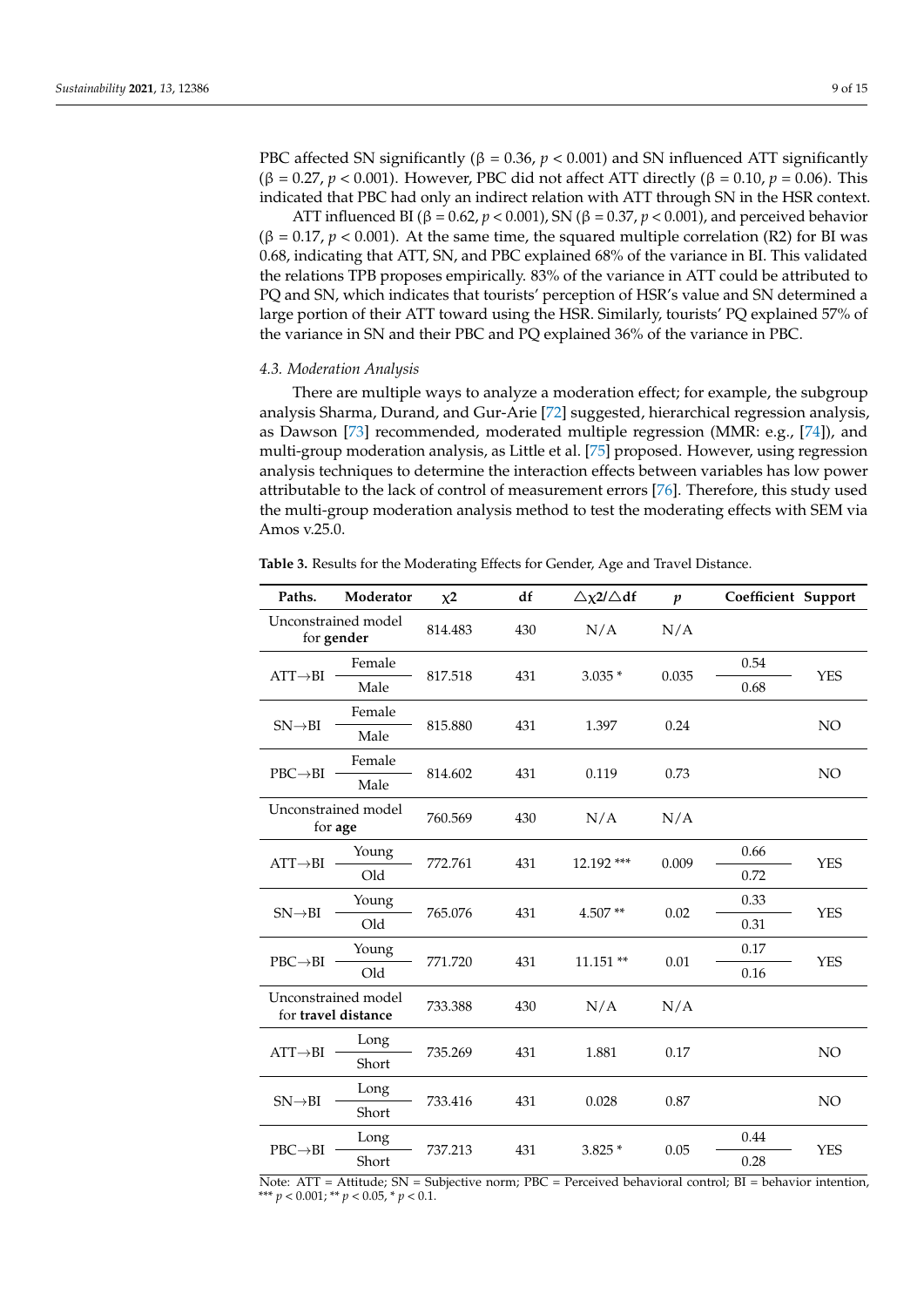<span id="page-9-0"></span>

a large portion of the HSR. Similarly, toward using the HSR. Similarly, tourists in the HSR. Similarly, touris

**Figure 2.** Structural Path Coefficients. \*\*\*  $p < 0.001$ ; \*\*  $p < 0.01$ ; \*  $p < 0.05$ ; ns: not significant. Chisquare = 473.419; *p*-value < 0.001; degree of freedom = 215; Chi-square/degree of freedom = 2.202; square = 473.419; *p*-value < 0.001; degree of freedom = 215; Chi-square/degree of freedom = 2.202; GFI = 0.925; AGFI = 0.904; NFI = 0.923; CFI = 0.956; RMSEA = 0.049; HSR = high-speed railway. GFI = 0.925; AGFI = 0.904; NFI = 0.923; CFI = 0.956; RMSEA = 0.049; HSR = high-speed railway.

The study focused on investigating the moderating effects of gender, age, and travel in Table [4,](#page-9-1) the multi-group moderation analysis demonstrated that gender moderates the relation between ATT and BI ( $p = 0.04$ ). Specifically, ATT's effects on BI were significantly stronger for males ( $\beta = 0.53$ ) than females ( $\beta = 0.48$ ). Nevertheless, gender was found to be a non-significant moderator of the relation between both SN ( $p = 0.24$ ) and PBC ( $p = 0.73$ ) and  $\sum_{k=1}^{\infty}$ distance on the relations among BI and its antecedents (i.e., ATT, SN, and PBC). As shown in BI.

<span id="page-9-1"></span>**Table 4.** The Hypotheses Test Results.

| <b>Study Hypothesis</b>                   | <b>Standardized Regression Weight</b> | Result        |
|-------------------------------------------|---------------------------------------|---------------|
| $H1_a: PO \rightarrow ATT$                | $0.65***$                             | Supported     |
| $H1_h: PQ \rightarrow SN$                 | $0.52***$                             | Supported     |
| $H1_c$ : PQ $\rightarrow$ PBC             | $0.49***$                             | Supported     |
| $H2: PO \rightarrow BI$                   | $0.23$ <sup>ns</sup>                  | Not supported |
| $H3_a$ : ATT $\rightarrow$ BI             | $0.62***$                             | Supported     |
| $H3_h$ : SN $\rightarrow$ BI              | $0.37***$                             | Supported     |
| $H3_c: PBC \rightarrow BI$                | $0.17**$                              | Supported     |
| $H4_a$ : SN $\rightarrow$ ATT             | $0.27***$                             | Supported     |
| $H4_h$ : PBC $\rightarrow$ SN             | $0.36***$                             | Supported     |
| $H4_c$ : PBC $\rightarrow$ ATT            | $0.10$ ns                             | Not supported |
| H <sub>5</sub> : Gender moderating effect | N/A                                   | Not supported |
| H6: Age moderating effect                 | N/A                                   | Supported     |
| H7: Travel distance<br>moderating effect  | N/A                                   | Not supported |

Note: \*\*\*  $p$  < 0.001; \*\*  $p$  < 0.01; \*  $p$  < 0.05; ns: not significant. PQ = Perceived Quality; SN = Subjective norm; PBC = Perceived behavior control; BI = Behavior intention; ATT = Attitude.

Following similar procedures, age was found to be a moderator at the model level  $(p = 0.02)$ . Specifically, ATT's effect on BI was significantly stronger  $(p = 0.01)$  when participants were older (β = 0.72) than younger (β = 0.66). However, when participants were older, SN ( $\beta$  = 0.31) and PBC's ( $\beta$  = 0.16) influence on BI was significantly less than when participants were younger ( $βSN = 0.33$ ;  $βPBC = 0.17$ ).

Lastly, the interaction effects between ATT/SN and travel distance on consumers' intention to travel via HSR were not significant ( $p = 0.17$  and 0.87), indicating that the relation between ATT/SN and BI did not differ significantly when the travel distance was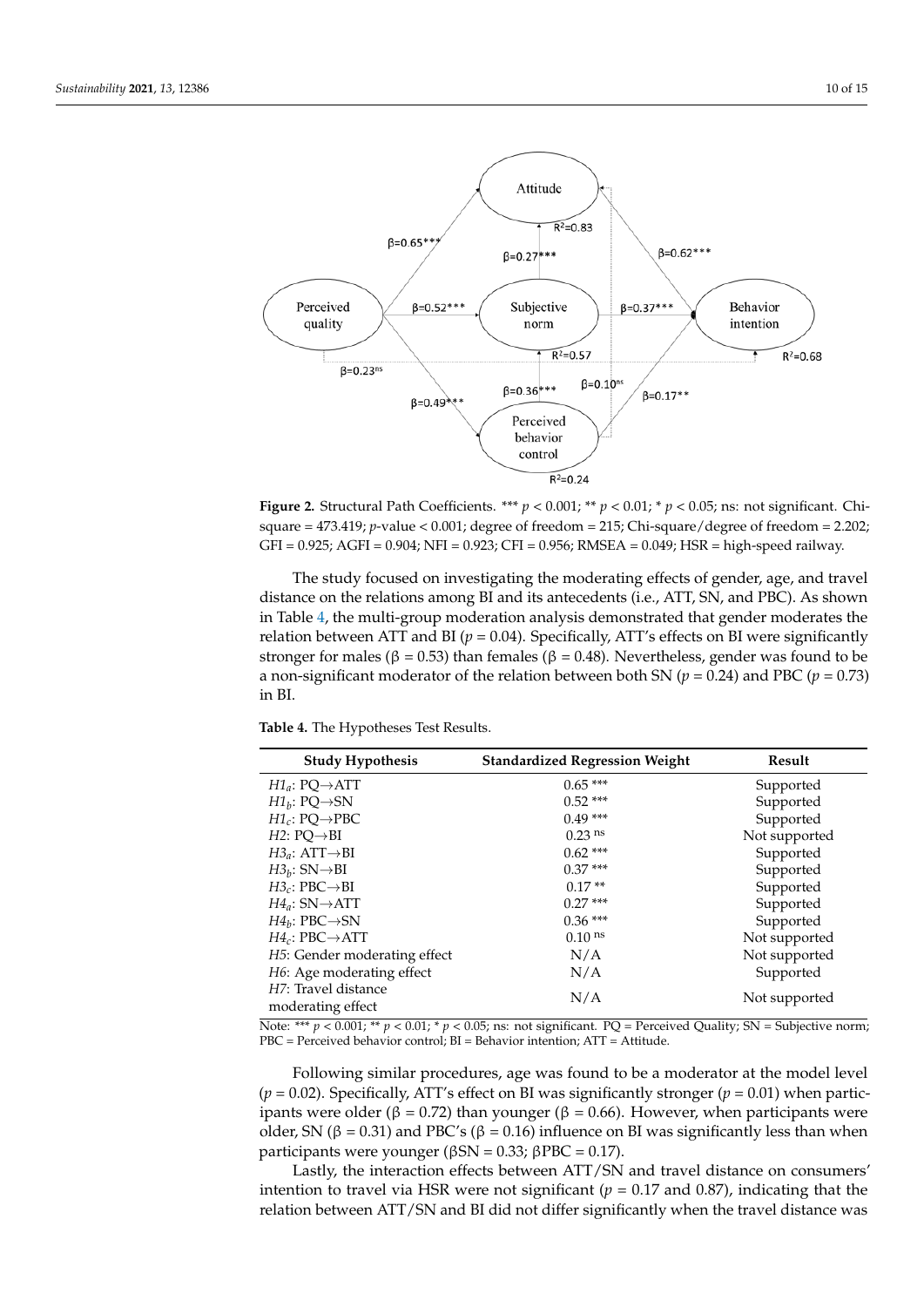shorter or longer than 1000 km. However, a significant interaction between PBC and travel distance was found on consumers' intention to travel via HSR (*p* < 0.05). This indicates that PBC's influence on BI is significantly stronger when the travel distance is greater than 1000 km (β = 0.44) compared to when it is less than 1000 km (β = 0.28).

#### *4.4. Hypothesis Validation*

Among the 13 hypotheses proposed, 9 were statistically significant. Only H2, H4c, H5, and H7 were not supported. The detailed results are shown in Table [4.](#page-9-1) They indicate that tourists' perception of HSR influences their BI indirectly only through their ATT, SN, and PBC. This suggests that HSR tourists' perception of HSR's value might not change their BI directly, but only when their ATT, SN, and PBC change. Similarly, HSR tourists' ATT was not affected directly through their PBC, but could be influenced indirectly by PBC through SN. All other hypotheses were found to be significant, and thus supported the proposed theoretical foundation.

## **5. Discussion and Implications**

Relatively little research has focused on train passengers' travel intention. This study investigated the subject to provide insight and understanding of train passengers' intention to visit a destination via HSR by adding an essential quality construct into the TPB model: perceived service and travel quality. This extended TPB model was examined using a two-step SEM approach, and the study found that the model was supported strongly. In particular, the study results showed that the TPB's three key constructs (ATT, PBC, and SN) played strong partial mediating roles between travel intention and perceived travel and service quality. Nine of the 13 proposed hypotheses in the study model were supported. Age played a strong moderating role between the TPB constructs and travel intention, while gender played a moderating role between ATT and travel intention, and travel distance has a moderating effect between perceived behavioral control and travel intention as well. In short, this study accomplished its objectives.

The study has several theoretical implications. First, to the best of our knowledge, it may be the first to link service aspects of train tourism to the TPB. Although previous studies have already discussed the service aspects, most were based on a general model (e.g., SERVQUAL). In this sense, the study of a specific context, such as HSR, was ignored. As previous studies may not have been sufficient to examine particular contexts, this study clarified the exact dimensions (i.e., perceived train and travel quality) in the HSR context for tourism purposes.

The results indicated that perceived quality has a positive effect on three constructs of TPB, which demonstrates that perceived quality has an indirect influence on the intention to HSR travel. Thus, adding this construct in the study and proposing additional relations beyond the traditional TPB models provided sufficient incentive for the behavioral intention. This extended TPB model with additional interrelated hypotheses improves our understanding of train travelers' behavioral intention. Second, as hypothesized, SN and PBC had significant influences on ATT. This finding indicated that the three TPB antecedents were interrelated. Scholars have argued that a possible link between these three constructs in the TPB should be considered in different contexts [\[47–](#page-13-27)[49\]](#page-13-28). Third, this study demonstrated that normative factors (i.e., SN) play a mediating role between attitudinal factors (i.e., ATT) and external constraints (i.e., PBC). To alter individuals' attitude toward using HSR, strategies could be designed first to enhance their confidence in overcoming external constraints and then followed by strategies to increase SN. Accordingly, the causal relations among the three TPB predictors provided the order of priority in its influential factors and deepened our understanding of the mechanism by which intentions are formed.

The three TPB predictors' (i.e., ATT, SN and PBC) mediating role between service quality and BI were noteworthy. The association between service quality and intention has been much discussed through the mediating role of satisfaction in the tourism and hospitality context (e.g., [\[77\]](#page-14-27)). However, the effects of ATT, SN, and PBC have been seldom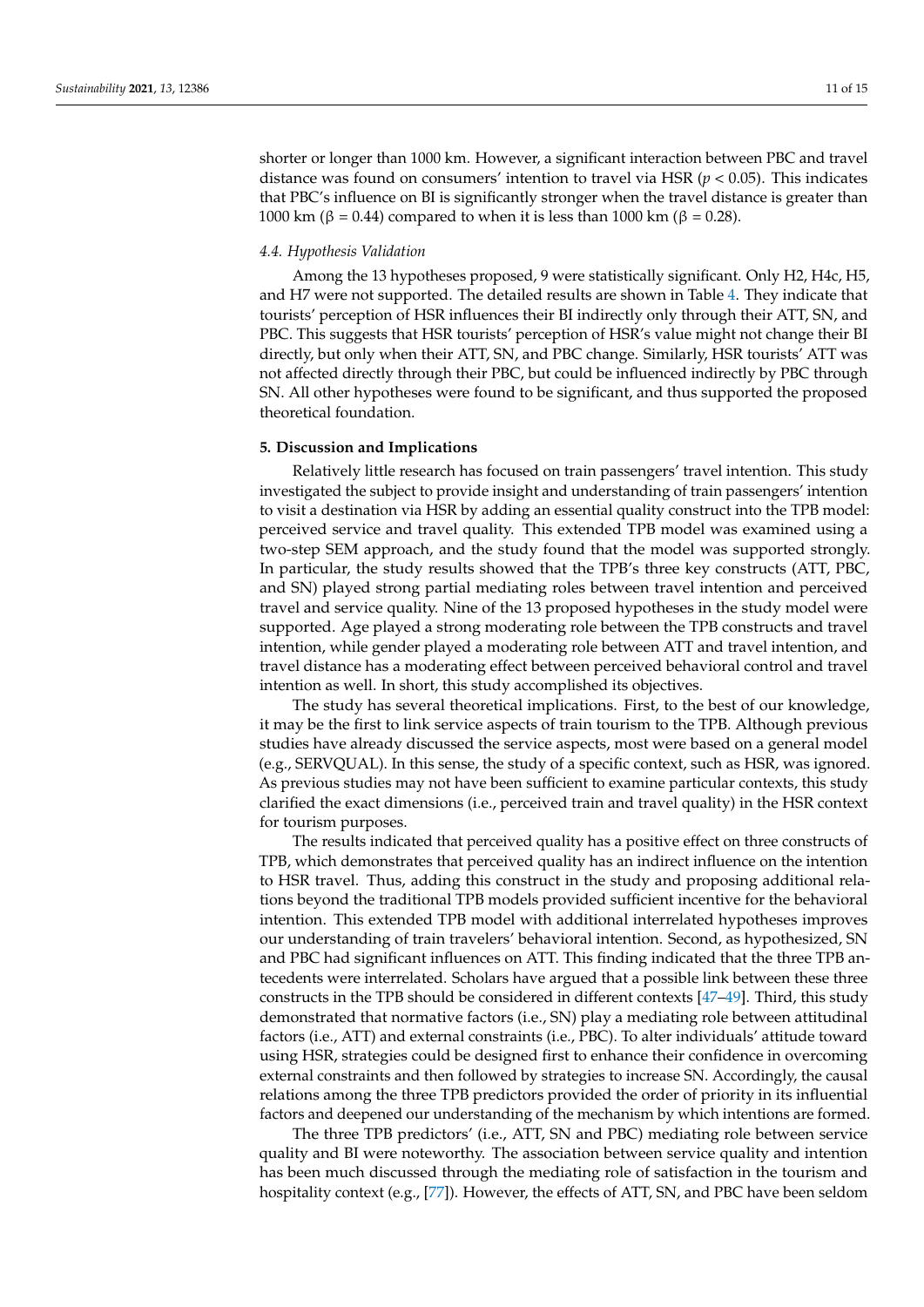explored as validated mediators in an HSR context. Thus, our study has provided a relatively new perspective on intention formation in the HSR context.

Finally, critical demographic and geographic variables' moderating roles were identified in the study. Gender, age, and travel distance were found to be significant moderators in the proposed research model. For many academic researchers, the type of group, and the extent to which they are willing to use HRS to a tourism destination, have always been of interest. Therefore, these variables were instrumental when we attempted to obtain a comprehensive understanding of the intention to use HSR.

This study's results show that perceived train service and travel quality have positive indirect effects on travel intention via various paths  $(PQ \rightarrow PBC \rightarrow SN \rightarrow ATT \rightarrow BI;$ PQ→SN→ATT→BI; PQ→ATT→BI). From a practical standpoint, the findings indicated that HSR marketers should provide excellent quality train-related services and additional service to passengers regarding their travel destination's attributes, time of arrival, speed of travel, and relative speed of travel compared to other transportation modes. Further, passengers expect a higher quality of ground and onboard services, including ticketing and its process, customer service in which passengers are greeted warmly, and their inquiries are answered, and a safe and secure environment, both psychologically and physically. Thus, both marketers and managers ensure that their service exceeds passengers' service expectations and they maintain the service reliability standard. These continuous efforts can help contribute to increased revenue, and new passenger acquisition, as well as the HSR brand's reputation in China.

Since both travel quality and service quality are critical components of the overall quality of train tourism, practitioners should distinguish the tourists of train tourism and general train customers. For individuals whose purpose is tourism, the benefits of fast speed with HSR should be strengthened. Time-saving, which means more chances for tourism experience and interaction in destinations, should be informed. Spending less time, which means the sound state to participate in tourism activities when they get off the train, should also be perceived by tourists. By creating the perception that HSR a great help and convinces to travel, tourists are more likely to perceive the HSR as a high-quality transportation mode.

The study results indicated that SN has the second most substantial effect on travel intention, and its influence is both direct and indirect  $(SN \rightarrow ATT \rightarrow BI)$ . Given this finding, social support encourages passengers to use a train as a safe mode of travel directly and indirectly via ATT. Further, SN influenced older travelers more strongly. Hence, marketers need to further investigate how social support includes family, friends, and/or the travel agency and promote their essential information about train travel experiences via various channels.

This study contributes to the existing literature by developing and examining a model that explores the relations among perceived quality, ATT, SN, PBC, and BI in the HRS context. While caution was taken in designing and conducting the study, the following limitations were identified. Firstly, because of the stations' availability, the data were collected in only three high-speed railway stations. This may affect the ability to generalize the data geographically. Future studies could apply this model to another geographic location with different high-speed railway stations to increase generalizability.

Further, because of constraints inaccessibility to the sample, this study used a nonrandom sampling method. Future research should consider a probability sampling approach. Schreuder, Gregoire, and Weyer [\[78\]](#page-14-28) indicated that using a probability sampling approach could better represent the targeted population. Another limitation of this study is that it examines only the moderating effects of gender, age, and travel distance. Other potential moderators could be cultural background, which has been explored as a moderator extensively in previous studies (e.g., [\[79\]](#page-14-29)). Third, this study was a paper-based questionnaire and relied on participants to report their personal judgment. It is possible that some answers the participants provided might not have been recalled correctly. Thus,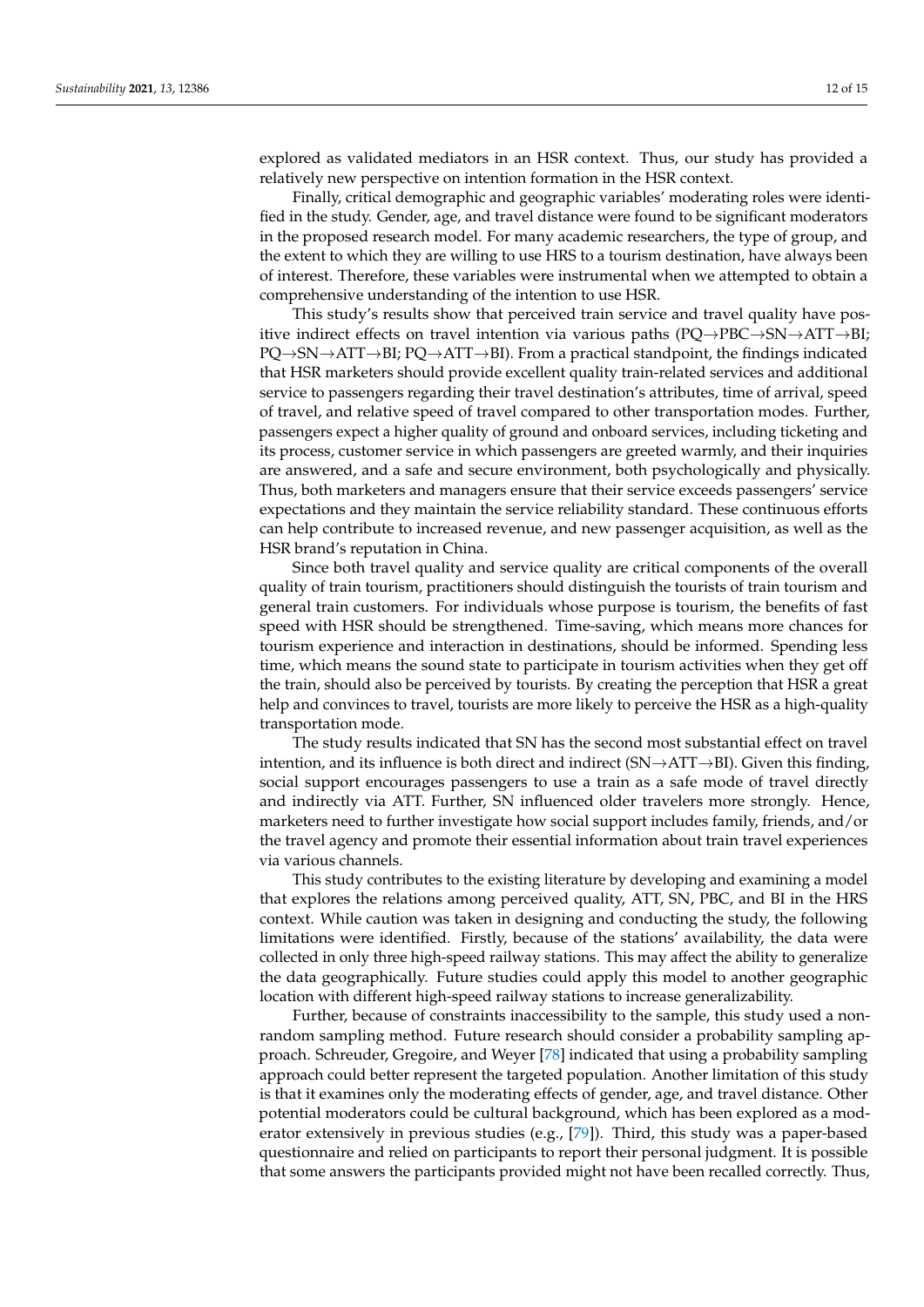this study should be replicated in similar settings in various regions in China to allow this study's results to be generalized, at least in part.

Lastly, this model considered only tourists' behavioral intention. Future studies could examine other key constructs (e.g., self-concept, co-created value, performance quality vs. service scape). Moreover, research on service quality typically examines dependent variables such as satisfaction (e.g.,  $[80,81]$  $[80,81]$ ). Most recently, the COVID-19 pandemic has impacted the travel industry significantly, and whether that influences tourists' perception of HSR's service quality remains unknown. Therefore, future research might explore this domain and compare the relative variance that different dependent variables explain.

**Author Contributions:** Conceptualization, Z.H., L.J.L. and H.C.C.; methodology, Z.H.; survey questionnaire and data collection, Z.H.; formal analysis, L.J.L.; writing—original draft preparation, L.J.L., B.M. and H.C.C.; writing—review and editing, L.J.L., B.M. and H.C.C.; funding acquisition, Z.H. and H.C.C. All authors contributed to the article and approved the submitted version. All authors have read and agreed to the published version of the manuscript.

**Funding:** This research received no external funding.

**Institutional Review Board Statement:** Huang Jian, Deputy director of Huaqiao university confirm that this study does not require ethics review.

**Informed Consent Statement:** Not applicable.

**Data Availability Statement:** The raw data supporting the conclusions of this article will be made available by the authors, without undue reservation, to any qualified researcher.

**Conflicts of Interest:** The authors declare no conflict of interest.

#### **References**

- <span id="page-12-0"></span>1. Givoni, M. Development and impact of the modern high-speed train: A review. *Transp. Rev.* **2006**, *26*, 593–611. [\[CrossRef\]](http://doi.org/10.1080/01441640600589319)
- <span id="page-12-1"></span>2. Barrow, K. Ten Years, 27,000 km: China Celebrates a Decade of High-Speed. *Int. Rail J.* **2018**. Available online: [https://www.railjournal.](https://www.railjournal.com/passenger/high-speed/ten-years-27000km-china-celebrates-a-decade-of-high-speed/) [com/passenger/high-speed/ten-years-27000km-china-celebrates-a-decade-of-high-speed/](https://www.railjournal.com/passenger/high-speed/ten-years-27000km-china-celebrates-a-decade-of-high-speed/) (accessed on 10 January 2020).
- <span id="page-12-2"></span>3. Yang, H.; Dobruszkes, F.; Wang, J.; Dijst, M.; Witte, P. Comparing China's urban systems in high-speed railway and airline networks. *J. Transp. Geogr.* **2018**, *68*, 233–244. [\[CrossRef\]](http://doi.org/10.1016/j.jtrangeo.2018.03.015)
- <span id="page-12-3"></span>4. Inskeep, E. *Tourism Planning: An Integrated and Sustainable Development Approach*; John Wiley & Sons: Hoboken, NJ, USA, 1991.
- <span id="page-12-4"></span>5. Gunn, C.A. Issues in tourism curricula. *J. Travel Res.* **1998**, *36*, 74–77. [\[CrossRef\]](http://doi.org/10.1177/004728759803600410)
- <span id="page-12-5"></span>6. Prideaux, B. The role of the transport system in destination development. *Tour. Manag.* **2000**, *21*, 53–63. [\[CrossRef\]](http://doi.org/10.1016/S0261-5177(99)00079-5)
- <span id="page-12-6"></span>7. Masson, S.; Petiot, R. Can the high-speed rail reinforce tourism attractiveness? The case of the high speed rail between Perpignan (France) and Barcelona (Spain). *Technovation* **2009**, *29*, 611–617. [\[CrossRef\]](http://doi.org/10.1016/j.technovation.2009.05.013)
- <span id="page-12-7"></span>8. Sun, Y.Y.; Lin, P.C. How far will we travel? A global distance pattern of international travel from both demand and supply perspectives. *Tour. Econ.* **2019**, *25*, 1200–1223. [\[CrossRef\]](http://doi.org/10.1177/1354816618825216)
- <span id="page-12-8"></span>9. Chen, C.L.; Hall, P. The impacts of high-speed trains on British economic geography: A study of the UK's Intercity 125/225 and its effects. *J. Transp. Geogr.* **2011**, *19*, 689–704. [\[CrossRef\]](http://doi.org/10.1016/j.jtrangeo.2010.08.010)
- 10. Hall, C.M. Reconsidering the geography of tourism and contemporary mobility. *Geogr. Res.* **2005**, *43*, 125–139. [\[CrossRef\]](http://doi.org/10.1111/j.1745-5871.2005.00308.x)
- <span id="page-12-9"></span>11. Cascetta, E.; Papola, A.; Pagliara, F.; Marzano, V. Analysis of mobility impacts of the high speed Rome–Naples rail link using within day dynamic mode service choice models. *J. Transp. Geogr.* **2011**, *19*, 635–643. [\[CrossRef\]](http://doi.org/10.1016/j.jtrangeo.2010.07.001)
- <span id="page-12-10"></span>12. Chen, Z.; Haynes, K.E. *Tourism Industry and High-Speed Rail—Is There a Linkage: Evidence from China's High Speed Rail Development (GMU School of Public Policy Research Paper No. 2012–14)*; George Mason University: Arlington, VA, USA, 2012.
- <span id="page-12-11"></span>13. Kurihara, T.; Wu, L. The impact of high speed rail on tourism development: A case study of Japan. *Open Transp. J.* **2016**, *10*, 35–44. [\[CrossRef\]](http://doi.org/10.2174/1874447801610010035)
- <span id="page-12-12"></span>14. Andersson, E.; Lukaszewicz, P. *Energy Consumption and Related Air Pollution for Scandinavian Electric Passenger Trains*; Royal Institute of Technology: Stockholm, Sweden, 2006.
- <span id="page-12-13"></span>15. Nocera, S.; Cavallaro, F. Policy effectiveness for containing CO<sub>2</sub> Emissions in Transportation. *Procedia–Soc. Behav. Sci.* 2011, 20, 703–713. [\[CrossRef\]](http://doi.org/10.1016/j.sbspro.2011.08.078)
- <span id="page-12-14"></span>16. Cheng, Q.; Deng, W. Study of factors impacting on passenger satisfaction with high-speed train based on structural equation modeling. In Proceedings of the 19th COTA International Conference of Transportation Professionals, Nanjing, China, 6–8 July 2019. [\[CrossRef\]](http://doi.org/10.1061/9780784482292.464)
- <span id="page-12-15"></span>17. Buaphiban, T.; Truong, D. Evaluation of passengers' buying behaviors toward low cost carriers in Southeast Asia. *J. Air Transp. Manag.* **2017**, *59*, 124–133. [\[CrossRef\]](http://doi.org/10.1016/j.jairtraman.2016.12.003)
- <span id="page-12-16"></span>18. Ajzen, I.; Fishbein, M. *Understanding Attitudes and Predicting Social Behavior*; Prentice-Hall: Englewood Cliffs, NJ, USA, 1980.
- <span id="page-12-17"></span>19. Ajzen, I. *Attitudes, Personality and Behavior*; Open University Press: Milton Keynes, UK, 1988.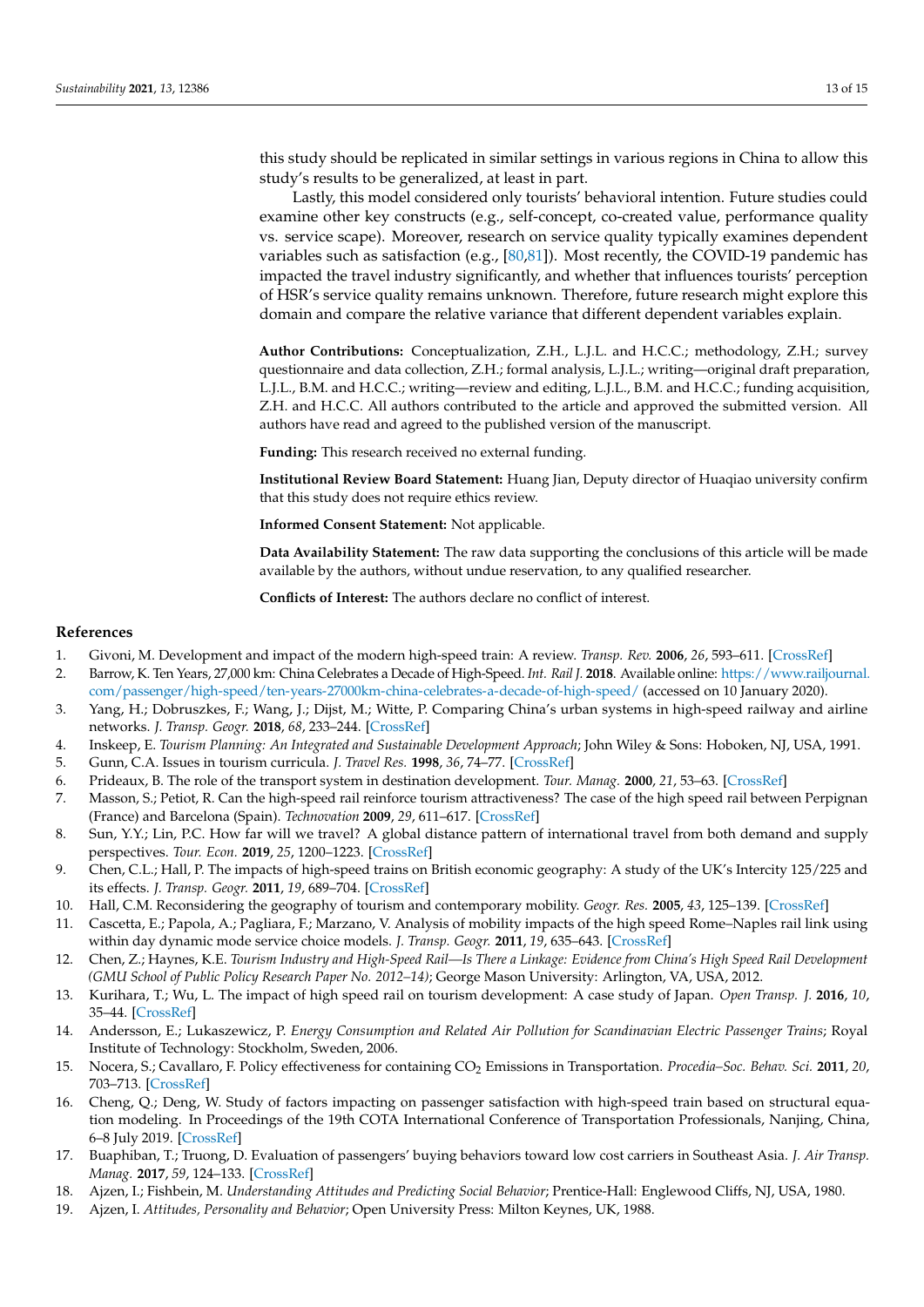- <span id="page-13-0"></span>20. Ajzen, I. The theory of planned behavior. *Organ. Behav. Hum. Decis. Process.* **1991**, *50*, 179–211. [\[CrossRef\]](http://doi.org/10.1016/0749-5978(91)90020-T)
- <span id="page-13-1"></span>21. Cartenì, A.; Pariota, L.; Henke, I. Hedonic value of high-speed rail services: Quantitative analysis of the students' domestic tourist attractiveness of the main Italian cities. *Transp. Res. Part A Policy Pract.* **2017**, *100*, 348–365. [\[CrossRef\]](http://doi.org/10.1016/j.tra.2017.04.018)
- <span id="page-13-2"></span>22. Albalate, D.; Fageda, X. High speed rail and tourism: Empirical evidence from Spain. *Transp. Res. Part A Policy Pract.* **2016**, *85*, 174–185. [\[CrossRef\]](http://doi.org/10.1016/j.tra.2016.01.009)
- <span id="page-13-4"></span>23. Pagliara, F.; Mauriello, F.; Garofalo, A. Exploring the interdependences between High Speed Rail systems and tourism: Some evidence from Italy. *Transp. Res. Part A Policy Pract.* **2017**, *106*, 300–308. [\[CrossRef\]](http://doi.org/10.1016/j.tra.2017.09.022)
- <span id="page-13-3"></span>24. Wang, C.; Zhang, J.; Xiao, X.; Sun, F.; Xiao, M.; Shi, Q. Examining the dimensions and mechanisms of tourists' environmental behavior: A theory of planned behavior approach. *J. Clean. Prod.* **2020**, *273*, 123007. [\[CrossRef\]](http://doi.org/10.1016/j.jclepro.2020.123007)
- <span id="page-13-6"></span>25. Gao, Y.; Su, W.; Wang, K. Does high-speed rail boost tourism growth? New evidence from China. *Tour. Manag.* **2019**, *72*, 220–231. [\[CrossRef\]](http://doi.org/10.1016/j.tourman.2018.12.003)
- <span id="page-13-5"></span>26. Pagliara, F.; La Pietra, A.; Gomez, J.; Vassallo, J.M. High speed rail and the tourism market: Evidence from the madrid case study. *Transp. Policy* **2015**, *37*, 187–194. [\[CrossRef\]](http://doi.org/10.1016/j.tranpol.2014.10.015)
- <span id="page-13-7"></span>27. Shaw, S.L.; Fang, Z.; Lu, S.; Tao, R. Impacts of high speed rail on railroad network accessibility in China. *J. Transp. Geogr.* **2017**, *40*, 112–122. [\[CrossRef\]](http://doi.org/10.1016/j.jtrangeo.2014.03.010)
- <span id="page-13-8"></span>28. Ajzen, I.; Driver, B.L. Prediction of leisure participation from behavioral, normative, and control beliefs: An application of the theory of planned behavior. *Leis. Sci.* **1991**, *13*, 185–204. [\[CrossRef\]](http://doi.org/10.1080/01490409109513137)
- <span id="page-13-9"></span>29. Pahrudin, P.; Chen, C.-T.; Liu, L.-W. A modified theory of planned behavioral: A case of tourist intention to visit a destination post pandemic COVID-19 in Indonesia. *Heliyon* **2021**, *7*, e08230. [\[CrossRef\]](http://doi.org/10.1016/j.heliyon.2021.e08230) [\[PubMed\]](http://www.ncbi.nlm.nih.gov/pubmed/34708160)
- <span id="page-13-10"></span>30. Yuzhanin, S.; Fisher, D. The efficacy of the theory of planned behavior for predicting intentions to choose a travel destination: A review. *Tour. Rev.* **2016**, *71*, 135–147. [\[CrossRef\]](http://doi.org/10.1108/TR-11-2015-0055)
- <span id="page-13-11"></span>31. Choo, H.; Ahn, K.; Petrick, J.F. An integrated model of festival revisit intentions: Theory of planned behavior and festival quality/satisfaction. *Int. J. Contemp. Hosp. Manag.* **2016**, *28*, 818–838. [\[CrossRef\]](http://doi.org/10.1108/IJCHM-09-2014-0448)
- <span id="page-13-12"></span>32. Meng, B.; Choi, K. Tourists' intention to use location-based services (LBS): Converging the theory of planned behavior (TPB) and the elaboration likelihood model (ELM). *Int. J. Contemp. Hosp. Manag.* **2019**, *31*, 3097–3115. [\[CrossRef\]](http://doi.org/10.1108/IJCHM-09-2018-0734)
- <span id="page-13-13"></span>33. Tajeddini, K.; Rasoolimanesch, M.; Gamage, T.C.; Martin, E. Exploring the visitors' decision-making process for airbnb and hotel accommodations using value-attitude-behavior and theory of planned behavior. *Int. J. Hosp. Manag.* **2021**, *96*, 102950. [\[CrossRef\]](http://doi.org/10.1016/j.ijhm.2021.102950)
- <span id="page-13-14"></span>34. Liu, J.; An, K.; Jang, S. A model of tourists' civilized behaviors: Toward sustainable coastal tourism in China. *J. Destin. Mark. Manag.* **2020**, *16*, 100437. [\[CrossRef\]](http://doi.org/10.1016/j.jdmm.2020.100437)
- <span id="page-13-15"></span>35. Panwanitdumrong, K.; Chen, C.-L. Investigating factors influencing tourists' environmentally responsible behavior with extended theory of planned behavior for coastal tourism in Thailand. *Mar. Pollut. Bull.* **2021**, *169*, 112507. [\[CrossRef\]](http://doi.org/10.1016/j.marpolbul.2021.112507) [\[PubMed\]](http://www.ncbi.nlm.nih.gov/pubmed/34029800)
- <span id="page-13-16"></span>36. Shaaban, K.; Maher, A. Using the theory of planned behavior to predict the use of an upcoming public transportation service in Qatar. *Case Stud. Transp. Policy* **2019**, *8*, 484–491. [\[CrossRef\]](http://doi.org/10.1016/j.cstp.2019.11.001)
- <span id="page-13-17"></span>37. Vesci, M.; Botti, A. Festival quality, theory of planned behavior and revisiting intention: Evidence from local and small Italian culinary festivals. *J. Hosp. Tour. Manag.* **2018**, *38*, 5–15. [\[CrossRef\]](http://doi.org/10.1016/j.jhtm.2018.10.003)
- <span id="page-13-18"></span>38. Kaplan, S.; Manca, F.; Nielsen, T.A.S.; Prato, C.G. Intentions to use bike-sharing for holiday cycling: An applica-tion of the Theory of Planned Behavior. *Tour. Manag.* **2015**, *47*, 34–46. [\[CrossRef\]](http://doi.org/10.1016/j.tourman.2014.08.017)
- <span id="page-13-19"></span>39. Fu, X.; Juan, Z. Understanding public transit use behavior: Integration of the theory of planned behavior and the customer satisfaction theory. *Transportation* **2016**, *44*, 1021–1042. [\[CrossRef\]](http://doi.org/10.1007/s11116-016-9692-8)
- <span id="page-13-20"></span>40. The World Bank. China's Experience with High Speed Rail Offers Lessons for Other Countries. Available online: [https://www.worldbank.org/en/news/press-release/2019/07/08/chinas-experience-with-high-speed-rail-offers-lessons](https://www.worldbank.org/en/news/press-release/2019/07/08/chinas-experience-with-high-speed-rail-offers-lessons-for-other-countries)[for-other-countries](https://www.worldbank.org/en/news/press-release/2019/07/08/chinas-experience-with-high-speed-rail-offers-lessons-for-other-countries) (accessed on 12 October 2021).
- <span id="page-13-21"></span>41. Ajzen, I.; Madden, T.J. Prediction of goal-directed behavior: Attitudes, intentions, and perceived behavioral control. *J. Exp. Soc. Psychol.* **1986**, *22*, 453–474. [\[CrossRef\]](http://doi.org/10.1016/0022-1031(86)90045-4)
- <span id="page-13-22"></span>42. Oliver, R.L. *Satisfaction: A Behavioral Perspective on the Consumer*; Routledge: New York, NY, USA, 2014. [\[CrossRef\]](http://doi.org/10.4324/9781315700892)
- <span id="page-13-23"></span>43. Berry, L.L.; Zeithaml, V.A.; Parasuraman, A. Five imperatives for improving service quality. *MIT Sloan Manag. Rev.* **1990**, *31*, 29–38.
- <span id="page-13-24"></span>44. Parasuraman, A.; Zeithaml, V.A.; Berry, L.L. Servqual: A multiple-item scale for measuring consumer perceptions of service quality. *J. Retail.* **1988**, *64*, 12–40.
- <span id="page-13-25"></span>45. Ravichandran, K.; Mani, B.T.; Kumar, S.A.; Prabhakaran, S. Influence of service quality on customer satisfaction application of servqual model. *Int. J. Bus. Manag.* **2010**, *5*, 117–124.
- <span id="page-13-26"></span>46. Boulding, W.; Kalra, A.; Staelin, R.; Zeithaml, V.A. A dynamic process model of service quality: From expectations to behavioral intentions. *J. Mark. Res.* **1993**, *30*, 7–27. [\[CrossRef\]](http://doi.org/10.1177/002224379303000102)
- <span id="page-13-27"></span>47. Han, H.; Kim, Y. An investigation of green hotel customers' decision formation: Developing an extended model of the theory of planned behavior. *Int. J. Hosp. Manag.* **2010**, *29*, 659–668. [\[CrossRef\]](http://doi.org/10.1016/j.ijhm.2010.01.001)
- <span id="page-13-29"></span>48. Ryu, K.; Jang, S. Intention to experience local cuisine in a travel destination: The modified theory of reasoned action. *J. Hosp. Tour. Res.* **2006**, *30*, 507–516. [\[CrossRef\]](http://doi.org/10.1177/1096348006287163)
- <span id="page-13-28"></span>49. Chang, M.K. Predicting Unethical Behavior: A Comparison of the Theory of Reasoned Action and the Theory of Planned Behavior. *J. Bus. Ethic* **1998**, *17*, 1825–1834. [\[CrossRef\]](http://doi.org/10.1023/A:1005721401993)